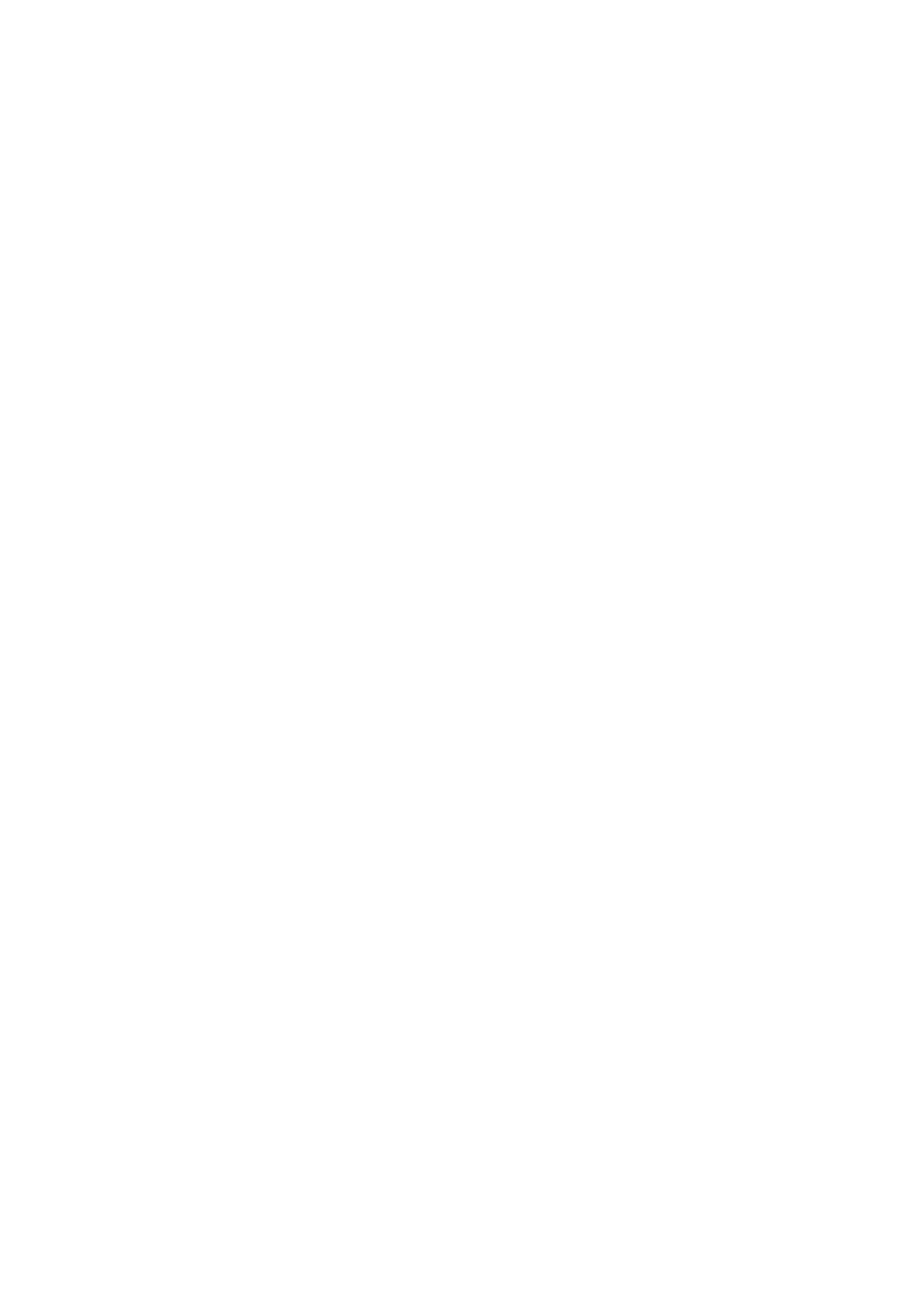

# **Operating Plan**

## **2017 – 2018**

**Year End Report**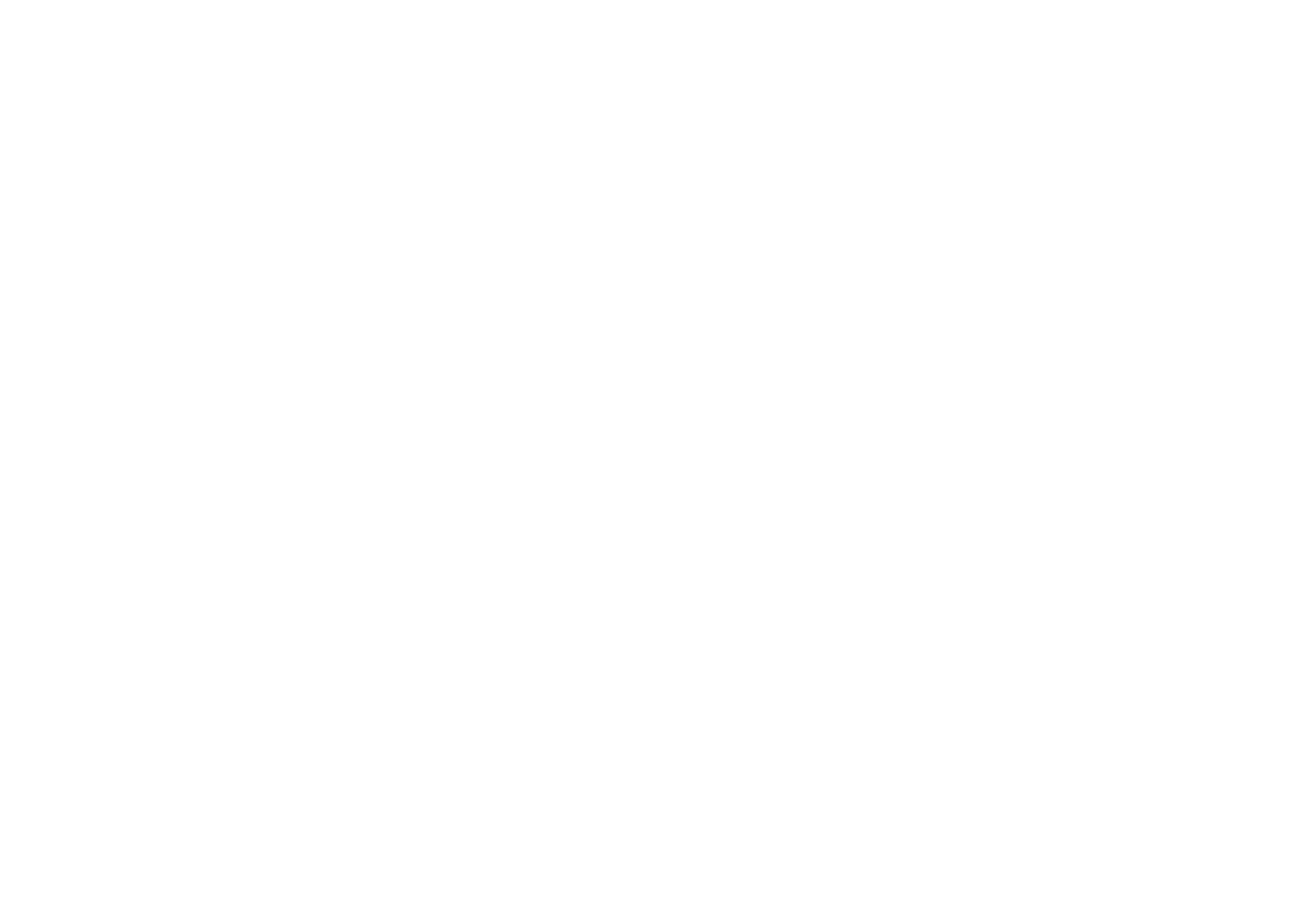## **Goa1 1: Supporting the delivery of better and more effective public services**

|       | Strategic objectives                                                                                                                          |  |  |  |  |
|-------|-----------------------------------------------------------------------------------------------------------------------------------------------|--|--|--|--|
| - 1.1 | Deliver a range of collaborative procurement and supplier development services which support customers at a strategic and operational level   |  |  |  |  |
| 1.2   | Deliver a range of shared services which support customers in the development of their professional, organisational and commercial capability |  |  |  |  |
| 1.3   | Deliver a range of new shared services which support the effectiveness and efficiency of customer operations                                  |  |  |  |  |

| <b>Activity</b>                                                                                              | <b>Year 3 Priorities</b>                                                                                                                                                                                                                                                                                                                                                                                                                                                                                                                                                                                                                         | <b>RAG status</b> | <b>Progress summary</b>                                                                                                                                                                                                                                                                                                                                                                                                                                                                                                                                                                                                                                                                                                                                                                                                                                                                                                                                                                                                                                                                                                                                                                                                                                                                                                                                                                                                                                                                                                                                                                                                                                                                                                                |
|--------------------------------------------------------------------------------------------------------------|--------------------------------------------------------------------------------------------------------------------------------------------------------------------------------------------------------------------------------------------------------------------------------------------------------------------------------------------------------------------------------------------------------------------------------------------------------------------------------------------------------------------------------------------------------------------------------------------------------------------------------------------------|-------------------|----------------------------------------------------------------------------------------------------------------------------------------------------------------------------------------------------------------------------------------------------------------------------------------------------------------------------------------------------------------------------------------------------------------------------------------------------------------------------------------------------------------------------------------------------------------------------------------------------------------------------------------------------------------------------------------------------------------------------------------------------------------------------------------------------------------------------------------------------------------------------------------------------------------------------------------------------------------------------------------------------------------------------------------------------------------------------------------------------------------------------------------------------------------------------------------------------------------------------------------------------------------------------------------------------------------------------------------------------------------------------------------------------------------------------------------------------------------------------------------------------------------------------------------------------------------------------------------------------------------------------------------------------------------------------------------------------------------------------------------|
| (a) Develop and implement a<br>contract plan aligned to<br>the strategic priorities of<br>member authorities | • Resource and implement<br>contract delivery plans<br>including 11 'small value'<br>contracts<br>• Develop and implement a<br>procurement strategy for<br>older people's care services<br>• Deliver an opportunity<br>analysis for adult supported<br>living and care at home<br>commissioning<br>• Provide ICT procurement<br>services for the local<br>government Digital Office<br>• Support SEEMiS with the<br>procurement of a national<br>education MI system<br>• Monitor CCS partnership and<br>develop proposals for future<br>procurement partnerships<br>• Review and update<br>procurement strategies for all<br>key category areas | $\mathsf{A}$      | • Eight 'small value' contracts were delivered during 2017-18, with a further<br>contract due to be awarded in April. Of the two contracts not<br>delivered, one was found to be unsuitable for collaboration while the<br>other did not attract sufficient market interest.<br>• A proposal for a new Scottish Care Home Framework has been<br>developed. A sourcing strategy will be co-produced with providers,<br>commissioners and Health & Social Care Partnerships (HSCPs) in 2018-19.<br>• Following market analysis and stakeholder engagement, it has been<br>agreed that a single 'care and support' framework will be developed for<br>adult supported living and care at home services. Twenty-one councils<br>have indicated an interest in using the framework, and a procurement<br>strategy will be developed by June 2018.<br>• Scotland Excel is continuing to provide procurement support for the<br>Digital Office. Eighty suppliers participated in a webinar in January 2018,<br>and ongoing engagement with local authorities is taking place to<br>identify collaborative opportunities. A new care management solution is<br>being explored with seven councils and NHS Scotland.<br>• The initial procurement project for SEEMIS has been completed<br>successfully and this partnership will continue into 2018-19.<br>• Councils were migrated to the Crown Commercial Services (CCS) light<br>vehicles framework in June 2017 to capitalise on economies of scale and<br>release procurement resources. Feedback from councils has been<br>positive, and a full survey on framework usage is planned for June 2018.<br>• Updated category strategies have been published on Scotland Excel's<br>website. |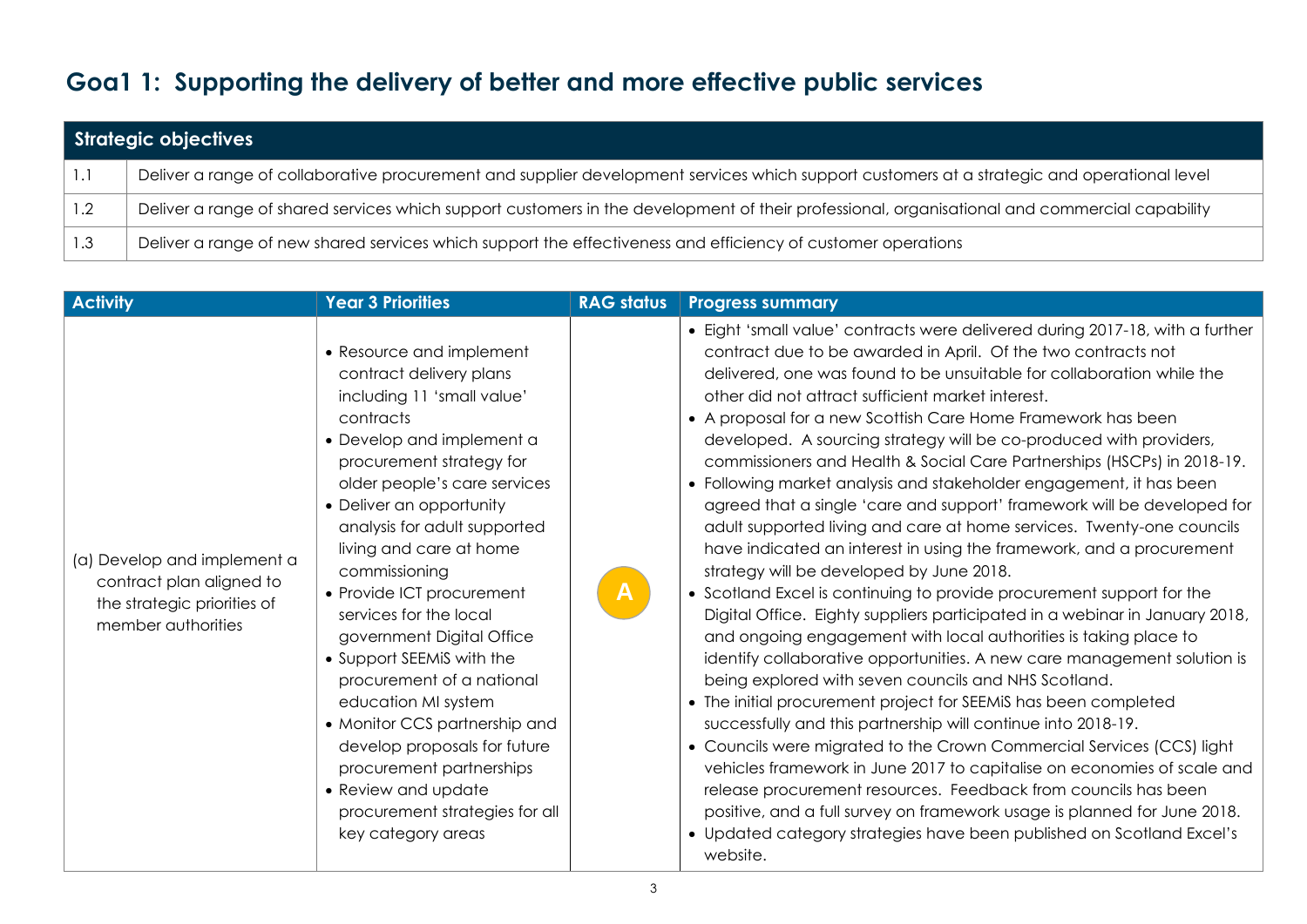| (b) Develop and implement a<br>strategy and plan for the<br>delivery of contract and<br>supplier management                    | • Complete the roll out of the<br>new CSM programme across<br>the contract portfolio                                                                                                                                                                                                                          |   | • The Contract & Supplier Management (CSM) programme launched in<br>2017 did not support the required levels of participation or feedback.<br>Three alternative options were evaluated, and a new survey tool is now<br>being trialled before being rolled out across the organisation in 2018-19.                                                                                                                                                                                                                                                                                                                                                                                                                                                                                                                                                                                               |
|--------------------------------------------------------------------------------------------------------------------------------|---------------------------------------------------------------------------------------------------------------------------------------------------------------------------------------------------------------------------------------------------------------------------------------------------------------|---|--------------------------------------------------------------------------------------------------------------------------------------------------------------------------------------------------------------------------------------------------------------------------------------------------------------------------------------------------------------------------------------------------------------------------------------------------------------------------------------------------------------------------------------------------------------------------------------------------------------------------------------------------------------------------------------------------------------------------------------------------------------------------------------------------------------------------------------------------------------------------------------------------|
| (c) Develop and implement a<br>strategy and plan for<br>improving supplier<br>performance                                      | • Deliver the 2018 Supplier<br><b>Excellence Awards</b><br>• Incorporate supplier<br>development into the 2018<br><b>Scotland Excel Conference</b><br>• Pilot a KSM programme and<br>extend to other key suppliers<br>based on results                                                                        | G | • The Supplier Excellence Awards ceremony took place on 20 February<br>2018, and was attended by over 350 guests. Feedback on the awards<br>programme has been very positive, and it generated significant media<br>coverage for Scotland Excel and participating suppliers.<br>• Fifty-two supplier delegates attended the second day of the Scotland<br>Excel Conference which focused on building positive relationships.<br>· Plans for a Key Supplier Management (KSM) programme are on hold<br>pending the roll out of the new CSM programme. Relationships with key<br>suppliers continue to be managed by procurement teams in the interim.                                                                                                                                                                                                                                              |
| (d) Manage the rollout of a<br>new national procurement<br>capability assessment to<br>the local government<br>sector          | • Complete the first cycle of<br>PCIP assessments with<br>participating councils<br>• Consult on plans for a<br>second cycle of PCIP<br>assessments                                                                                                                                                           | G | • Procurement & Commercial Improvement Programme (PCIP)<br>assessments have been completed with all 32 Scottish local authorities.<br>• A second cycle of PCIP assessments is being planned for 2018-19.                                                                                                                                                                                                                                                                                                                                                                                                                                                                                                                                                                                                                                                                                         |
| (e) Develop and implement a<br>programme to lead and<br>support the development<br>of procurement and<br>commercial capability | • Develop and deliver a rolling<br>programme of procurement<br>capability and change<br>services for local authorities<br>• Deliver an Annual<br>Conference to support<br>development in Feb 2018<br>• Deliver Scottish Government<br>funded procurement<br>improvement programme for<br>housing associations | G | • Thirty-five change projects were delivered for councils during 2017-18. A<br>national programme to address the four priority areas identified from<br>PCIP assessments was launched in February 2018 and will continue<br>throughout 2018-19. Aberdeen City Council has commissioned Scotland<br>Excel to undertake a six-month consultancy project, and a two-year<br>transformation programme for Fife Council is expected to be approved<br>in April 2018.<br>• The Scotland Excel Annual Conference was held at the Radisson Blu in<br>Glasgow on 20-21 February 2018, and was attended by 110 delegates.<br>• Thirteen PCIP assessments were completed with housing associations<br>during 2017-18 as part of the Scottish Government programme. Twenty-<br>nine assessments have been scheduled to take place by September<br>2018, with a further eleven to be completed by March 2019. |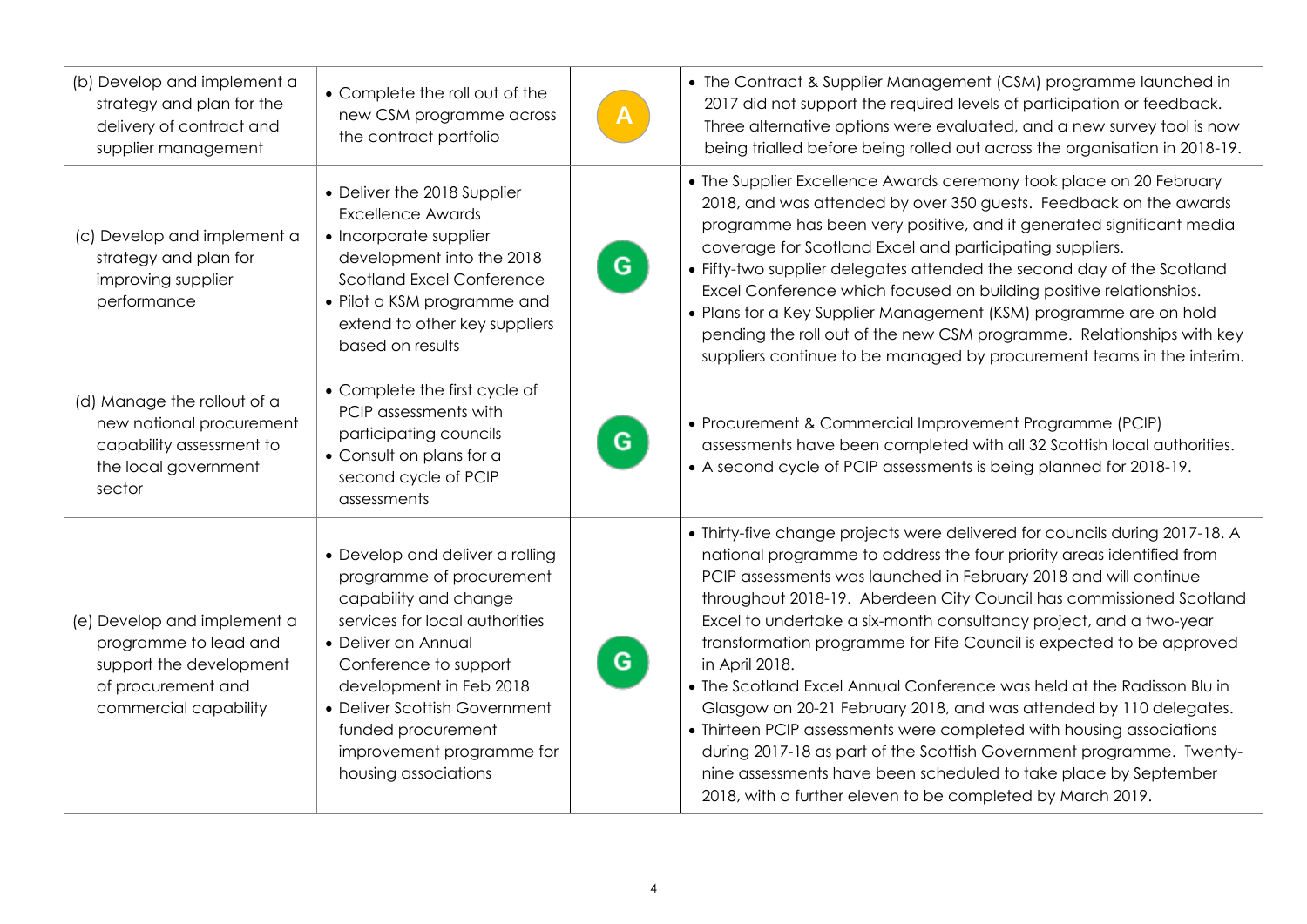| (f) Develop and implement a<br>'procurement academy' to<br>support professional<br>capability and encourage<br>new entrants to public<br>procurement | • Roll out L & D programmes in<br>line with the strategy<br>• Develop plans for delivering<br>a L & D programme for social<br>care commissioning<br>• Develop a proposal to<br>support the Scottish<br>Government's PPOT initiative | $\mathbf{A}$ | • Three Chartered Management Institute (CMI) accredited Leadership &<br>Management courses ran in Inverclyde, Perth and Stirling during 2017-18,<br>with a fourth scheduled to begin in Fife in April 2018. A Chartered<br>Institute of Procurement & Supply (CIPS) accredited course was launched<br>in January 2018. Ten practitioner workshops and two masterclasses also<br>took place during the year.<br>• Scotland Excel has been in discussion with partners including the Scottish<br>Government, Healthcare Improvement Scotland and Social Work<br>Scotland to scope learning and development requirements for social<br>care commissioning. Options for incorporating these into the Scotland<br>Excel Academy will be completed in 2018-19.<br>• Scotland Excel has continued to support the Procurement People of<br>Tomorrow (PPOT) initiative through co-chairing the Scottish Government's<br>Professional Practice Strategic Forum. Scotland Excel also worked with<br>Skills Development Scotland to develop a Graduate Level<br>Apprenticeship in business management. |
|------------------------------------------------------------------------------------------------------------------------------------------------------|-------------------------------------------------------------------------------------------------------------------------------------------------------------------------------------------------------------------------------------|--------------|--------------------------------------------------------------------------------------------------------------------------------------------------------------------------------------------------------------------------------------------------------------------------------------------------------------------------------------------------------------------------------------------------------------------------------------------------------------------------------------------------------------------------------------------------------------------------------------------------------------------------------------------------------------------------------------------------------------------------------------------------------------------------------------------------------------------------------------------------------------------------------------------------------------------------------------------------------------------------------------------------------------------------------------------------------------------------------------------|
| (g) Develop and implement a<br>shared service offering for<br>councils which meets their<br>requirements in a changing<br>public sector landscape    | • Develop a shared services<br>strategy to inform future<br>service development<br>proposals                                                                                                                                        | G            | • Scotland Excel explored a number of new opportunities during 2017-18.<br>Funding has been secured from eleven local authorities to develop a<br>national house building framework, and discussions are ongoing with<br>Transport Scotland on proposals to support the development of an<br>electric vehicles charging infrastructure. Chargeable consultancy<br>projects for local authorities have also been commissioned or are in the<br>pipeline.                                                                                                                                                                                                                                                                                                                                                                                                                                                                                                                                                                                                                                    |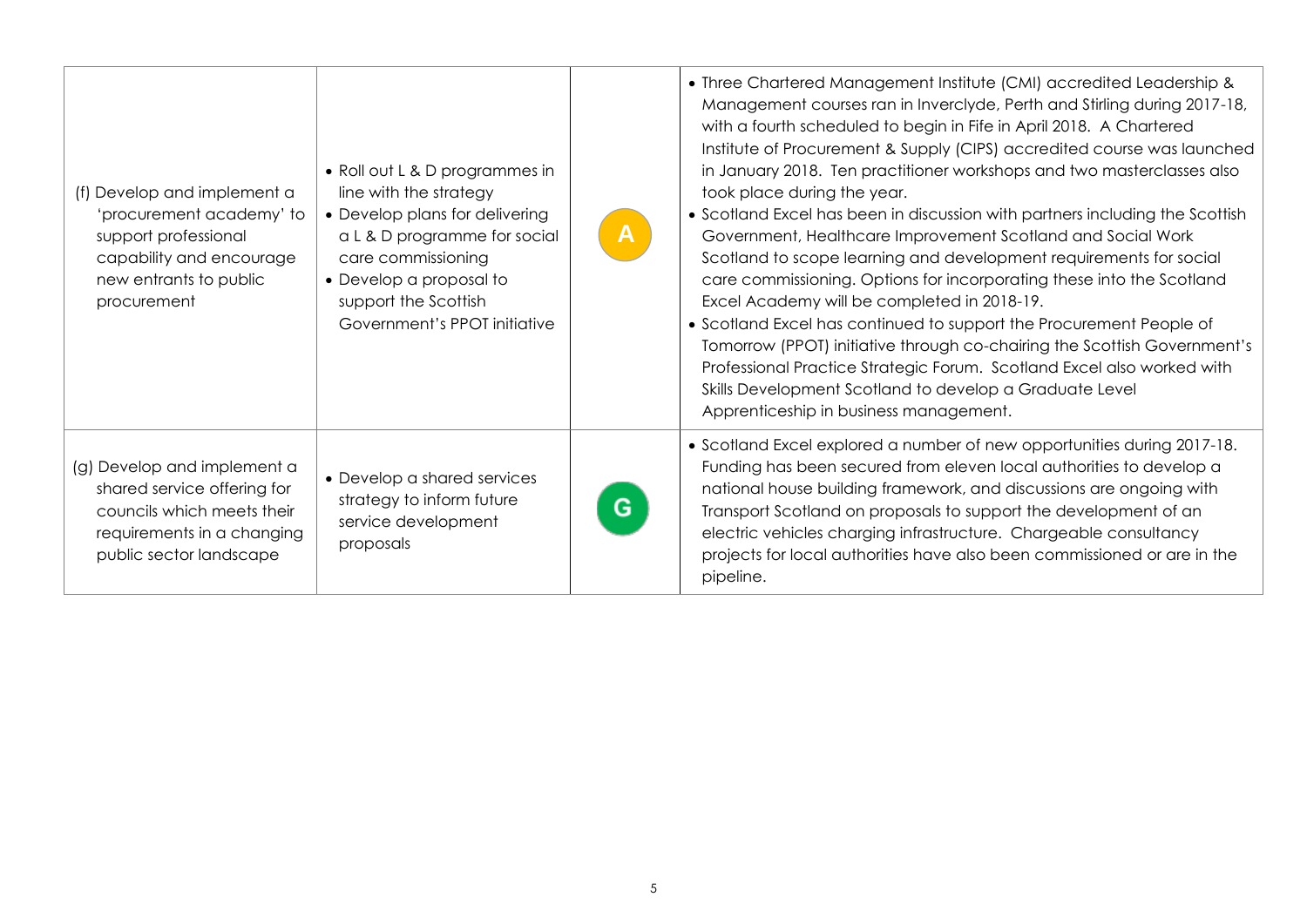## **Goa1 2: Being sustainable in everything we do**

|             | Strategic objectives                                                                                                        |  |  |  |
|-------------|-----------------------------------------------------------------------------------------------------------------------------|--|--|--|
| 2.1         | Work with stakeholders to develop procurement strategies which support the delivery of national and local policy priorities |  |  |  |
| 2.2         | Deliver positive and measurable social, economic and environmental impact to local communities                              |  |  |  |
| $\vert$ 2.3 | Lead and support customers in the development and implementation of best practice in sustainable procurement                |  |  |  |

| <b>Activity</b>                                                                                                       | <b>Year 3 Priorities</b>                                                                                                                                                                                                                                                                                                                                                                                                | <b>RAG status</b> | <b>Progress summary</b>                                                                                                                                                                                                                                                                                                                                                                                                                                                                                                                                                                                                                                                                                                                                                                                                                                                                                                                                                                                                                                                                         |
|-----------------------------------------------------------------------------------------------------------------------|-------------------------------------------------------------------------------------------------------------------------------------------------------------------------------------------------------------------------------------------------------------------------------------------------------------------------------------------------------------------------------------------------------------------------|-------------------|-------------------------------------------------------------------------------------------------------------------------------------------------------------------------------------------------------------------------------------------------------------------------------------------------------------------------------------------------------------------------------------------------------------------------------------------------------------------------------------------------------------------------------------------------------------------------------------------------------------------------------------------------------------------------------------------------------------------------------------------------------------------------------------------------------------------------------------------------------------------------------------------------------------------------------------------------------------------------------------------------------------------------------------------------------------------------------------------------|
| (a) Develop and implement<br>strategies for responding to<br>procurement and/or public<br>sector legislation          | • Develop and implement<br>plans to comply with GDPR<br>regulations<br>• Monitor risks/opportunities<br>arising from the Community<br>Empowerment Act<br>• Engage with IJB Chief<br>Officers to identify HSCI<br>procurement opportunities<br>• Develop proposals to support<br>councils with early learning<br>and childcare procurement<br>• Update waste category<br>strategy to align with<br>legislative landscape | G                 | • Scotland Excel is on track with plans to ensure compliance with General<br>Data Protection Regulation (GDPR) which take effect from 25 May 2018.<br>GDPR training sessions have been delivered for Scotland Excel staff and<br>customers as part of these plans.<br>• No major risks or opportunities identified for the sector in connection with<br>the Community Empowerment Act during 2017-18.<br>• Scotland Excel has continued to support the integration of health and<br>social care throughout 2017-18. Good working relationships have been<br>established with Chief Officers and Chief Finance Officers within Health &<br>Social Care Partnerships (HSCPs) and their input has informed new<br>developments within the social care portfolio.<br>• Scotland Excel developed proposals to support the expansion of early<br>learning and childcare provision but has been unable to secure funding<br>to progress further. Efforts to secure funding will continue in 2018-19.<br>• The waste category strategy has been updated and published on the<br>Scotland Excel website. |
| (b) Ensure Scotland Excel's<br>collaborative frameworks<br>support local and national<br>government policy priorities | • Continue to support national<br>policy outcomes in social<br>care frameworks<br>• Continue to support the roll<br>out of CRDG<br>recommendations                                                                                                                                                                                                                                                                      | G                 | • National policy outcomes for looked after children were incorporated<br>into the renewal of the children's residential care framework in March<br>2018. National health and wellbeing outcomes were considered as part<br>of proposals for older people's care homes and adult care services<br>which were developed during 2017-18.<br>• Scotland Excel participated in Construction Review Delivery Group<br>(CRDG) meetings throughout 2017-18. The work of the delivery group has<br>now been completed and the Scottish Government has set up an<br>internal team for the ongoing management of construction policy.                                                                                                                                                                                                                                                                                                                                                                                                                                                                     |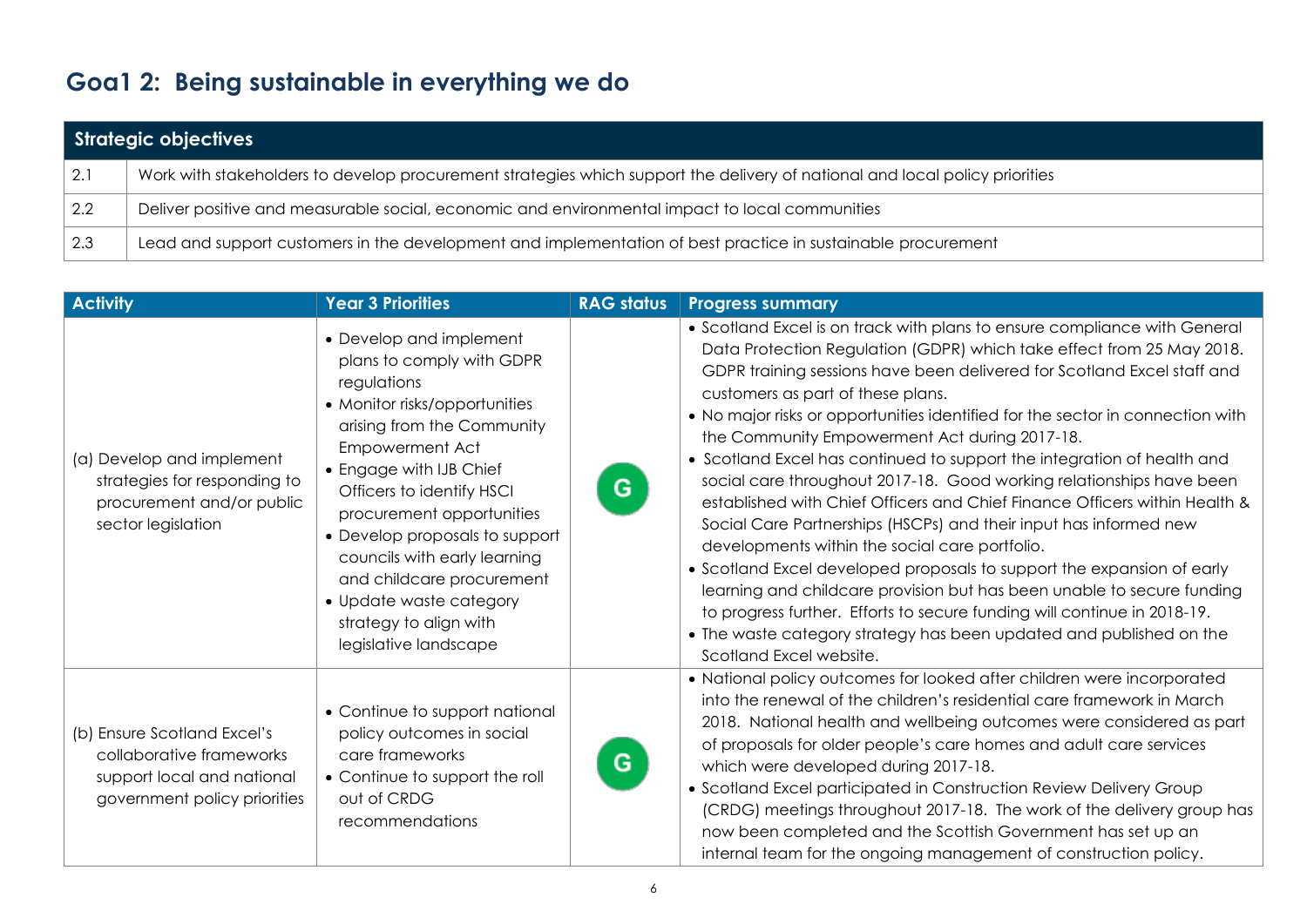| (c) Ensure Scotland Excel's<br>collaborative frameworks<br>support positive local<br>economic outcomes                      | • Support SDP public<br>procurement training for<br><b>Scottish SMEs</b><br>• Review options for including<br>community benefits<br>measures as part of the new<br>CSM programme<br>• Develop a strategy for<br>supported businesses,<br>including delivery of a<br>business development event | G | • Scotland Excel delivered ten Supplier Development Programme (SDP)<br>training sessions and attended four national and local 'Meet the Buyer'<br>events during 2017-18.<br>• Plans for including community benefit measures as part of Scotland<br>Excel's CSM programme are on hold pending the roll out of a new<br>programme in 2018-19.<br>• Scotland Excel's supported business event took place in Glasgow on 08<br>February 2018, and was attended by 60 delegates from supported<br>businesses and council economic development and procurement<br>teams. Paul Wheelhouse MSP, Minister for Business, Innovation and<br>Energy and Chair of the Scottish Government's Supported Business<br>Advisory Group, spoke at the event. Further actions to create<br>opportunities for supported businesses will be considered in 2018-19. |
|-----------------------------------------------------------------------------------------------------------------------------|------------------------------------------------------------------------------------------------------------------------------------------------------------------------------------------------------------------------------------------------------------------------------------------------|---|---------------------------------------------------------------------------------------------------------------------------------------------------------------------------------------------------------------------------------------------------------------------------------------------------------------------------------------------------------------------------------------------------------------------------------------------------------------------------------------------------------------------------------------------------------------------------------------------------------------------------------------------------------------------------------------------------------------------------------------------------------------------------------------------------------------------------------------------|
| (d) Ensure Scotland Excel's<br>collaborative frameworks<br>support local government<br>environmental duties and<br>policies | • Continue work with partners<br>to align the waste category<br>strategy with national<br>programmes<br>• Include measure for<br>environmental impact within<br>the new CSM programme                                                                                                          | G | • Scotland Excel has been working with Zero Waste Scotland and councils<br>on new contract arrangements for recyclable and residual waste which<br>will be implemented in 2018-19. A dynamic purchasing solution will<br>enable councils to remain aligned to environmental policy and<br>legislation while allowing new entrants into the market.<br>• Plans for including environmental impact measures as part of Scotland<br>Excel's CSM programme are on hold pending the roll out of a new<br>programme in 2018-19.                                                                                                                                                                                                                                                                                                                   |
| (e) Champion the<br>development and<br>dissemination of best<br>practice in sustainable<br>procurement                      | • Monitor the impact of<br>Scotland Excel's sustainable<br>procurement strategy<br>• Work with national partners<br>to develop enhancements to<br>the national sustainable<br>toolkit<br>• Continue to evolve Scotland<br>Excel's horizon scanning<br>programme                                | G | • Scotland Excel has continued to monitor the impact of its sustainable<br>procurement strategy throughout 2017-18. Sustainability considerations<br>and benefits are detailed within each contract award report.<br>• Scotland Excel has been working to enhance the national sustainability<br>toolkit as part of the Scottish Government Best Practice Forum. In 2017-<br>18, the Forum reviewed the implications of the Equality Duty and<br>completed a policy draft for Equality Impact Assessment.<br>• Horizon scanning meetings took place quarterly throughout the year to<br>review the external environment and identify any new risks and<br>opportunities.                                                                                                                                                                    |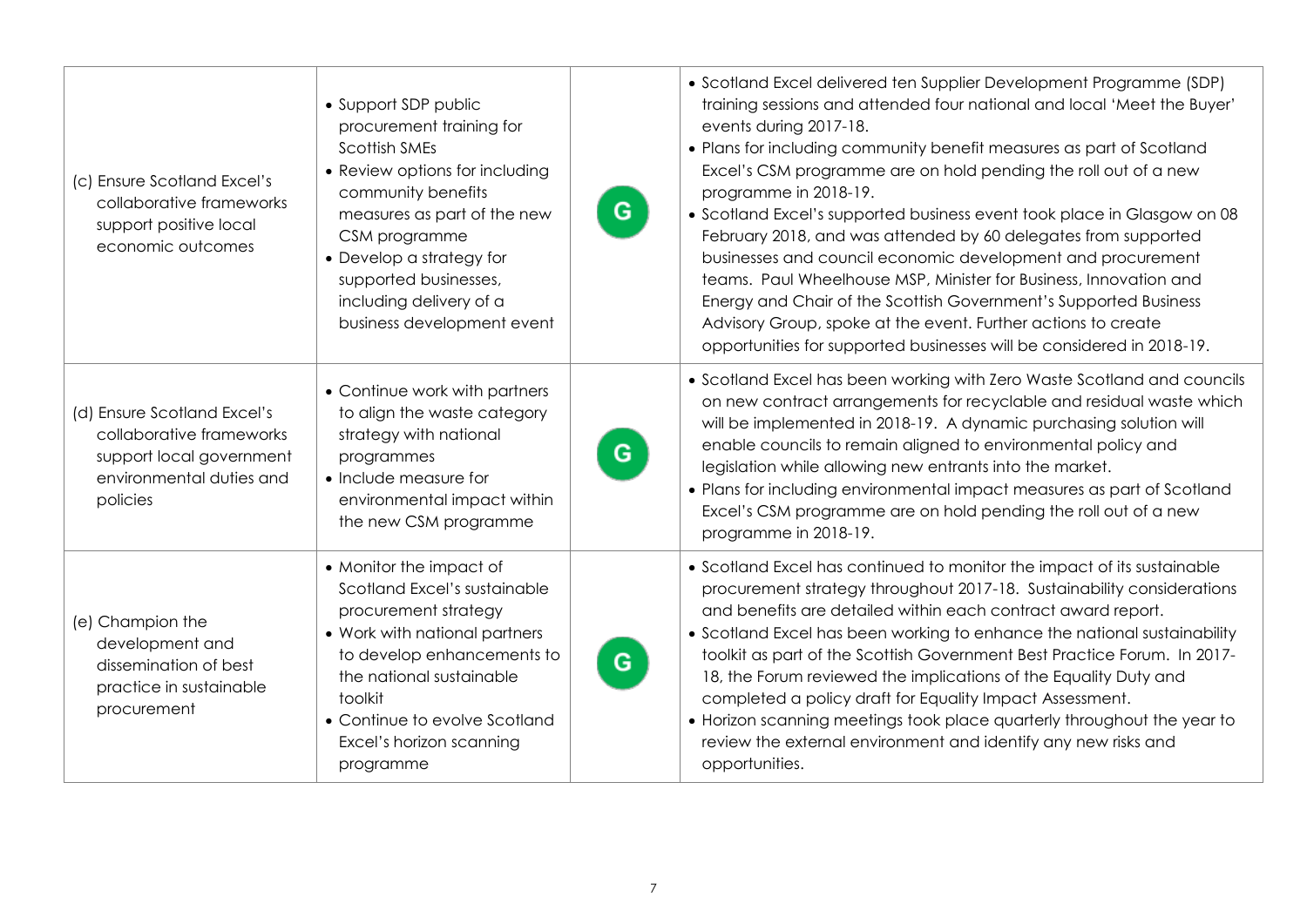## `**Goa1 3: Placing customers at the heart of our business**

|     | Strategic objectives                                                                                                                                                           |  |  |  |
|-----|--------------------------------------------------------------------------------------------------------------------------------------------------------------------------------|--|--|--|
| 3.1 | Work with customers to develop and implement bespoke plans for maximising the value of our services                                                                            |  |  |  |
| 3.2 | Develop robust communications strategies which support customer engagement and position Scotland Excel and its customers as leaders in public<br>procurement / shared services |  |  |  |
| 3.3 | Represent the views and needs of customers in the wider stakeholder environment                                                                                                |  |  |  |

| <b>Activity</b>                                                                                                                                                    | <b>Year 3 Priorities</b>                                                                                                                                                                                                                                                                                                                                                                                                       | <b>RAG status</b> | <b>Progress summary</b>                                                                                                                                                                                                                                                                                                                                                                                                                                                                                                                                                                                                                                                                                                                                                                                                                                                                                                           |
|--------------------------------------------------------------------------------------------------------------------------------------------------------------------|--------------------------------------------------------------------------------------------------------------------------------------------------------------------------------------------------------------------------------------------------------------------------------------------------------------------------------------------------------------------------------------------------------------------------------|-------------------|-----------------------------------------------------------------------------------------------------------------------------------------------------------------------------------------------------------------------------------------------------------------------------------------------------------------------------------------------------------------------------------------------------------------------------------------------------------------------------------------------------------------------------------------------------------------------------------------------------------------------------------------------------------------------------------------------------------------------------------------------------------------------------------------------------------------------------------------------------------------------------------------------------------------------------------|
| (a) Develop and implement a<br>portfolio of account<br>management services that<br>meet the collective and<br>individual needs of local<br>authority customers     | • Continue to develop and<br>implement improvements to<br>account management<br>services                                                                                                                                                                                                                                                                                                                                       | G                 | • Account managers delivered Quarterly Business Reviews with local<br>authority procurement leads throughout 2017-18. These discussions have<br>provided valuable feedback to inform Scotland Excel's business change<br>and learning and development activities.                                                                                                                                                                                                                                                                                                                                                                                                                                                                                                                                                                                                                                                                 |
| (b) Develop and implement a<br>stakeholder engagement<br>strategy that support the<br>delivery of first class<br>customer experience<br>across all of our services | • Complete the stakeholder<br>engagement strategy<br>• Develop and implement a<br>senior stakeholder<br>engagement plan<br>• Initiate a customer care<br>forum to support ongoing<br>improvements to customer<br>service<br>• Publish a report on the results<br>of the 2017 customer<br>satisfaction survey<br>• Develop a 'future digital'<br>strategy to support online<br>delivery of customer<br>information and services | $\mathsf{A}$      | • Completion of the stakeholder engagement strategy was put on hold to<br>release staff resources for the Scotland Excel Conference and Supplier<br>Excellence Awards. This will now be revisited in 2018-19.<br>• Scotland Excel's Executive Team held engagement meetings with<br>elected members and senior stakeholders throughout the year. Plans to<br>support ongoing engagement will be developed as part of Scotland<br>Excel's communications plan.<br>• The customer care forum will now be established in 2018-19 on<br>completion of the stakeholder engagement strategy.<br>• Tailored reports for senior stakeholders, procurement leads and staff on<br>the findings of the customer satisfaction survey were produced and<br>distributed to stakeholders.<br>• A Digital/ICT strategy has been completed, and priorities for new<br>developments in 2018-19 have been agreed with the Senior<br>Management Team. |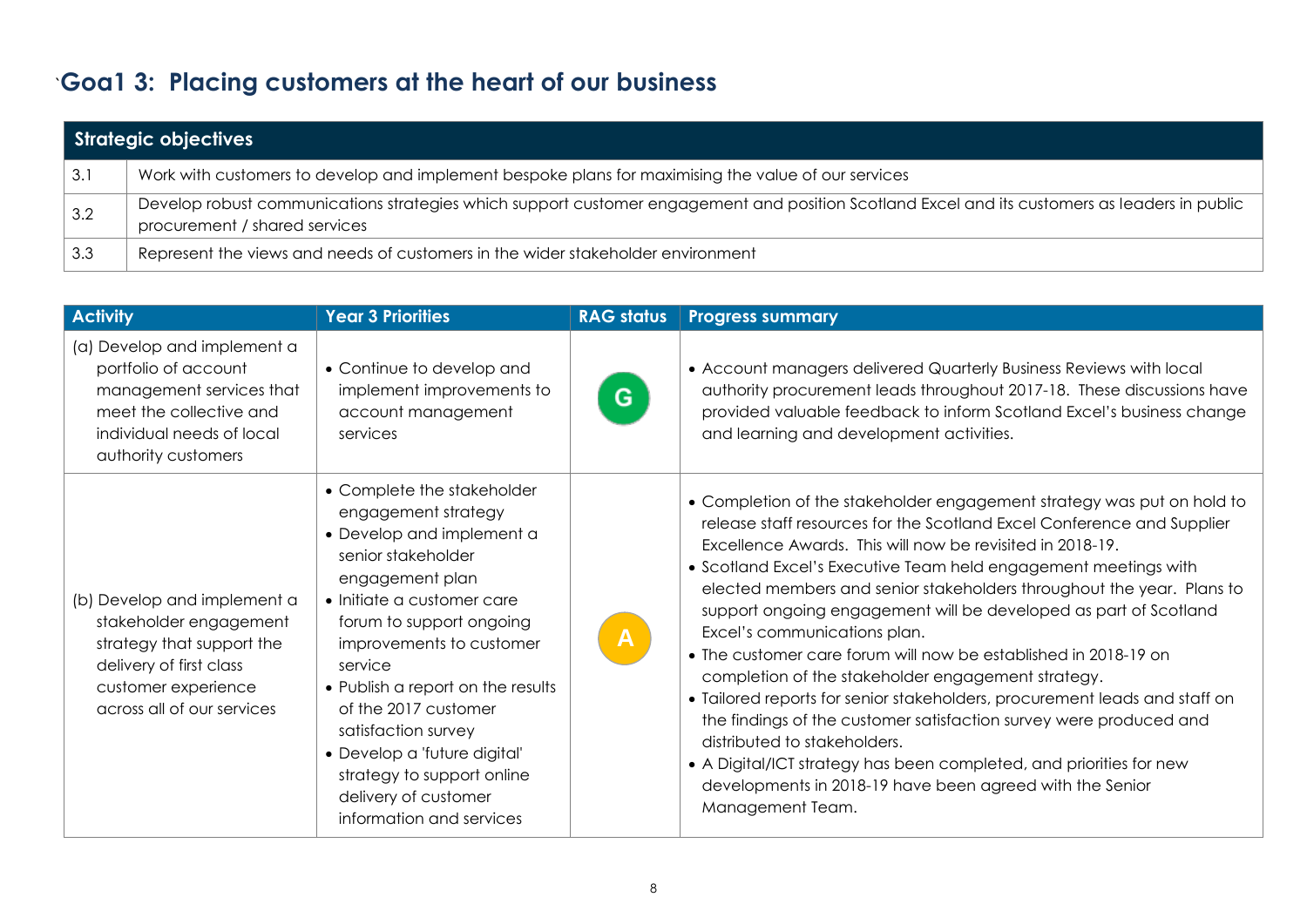| (c) Develop and implement a<br>corporate communications<br>strategy that enhances and<br>protects Scotland Excel's<br>corporate reputation                                                           | • Complete the marketing and<br>communication strategy<br>• Develop and implement a<br>plan to enhance Scotland<br>Excel's profile and reputation<br>• Continue to deliver<br>marketing/communications<br>initiatives to promote<br>Scotland Excel services                            | G | • Scotland Excel's marketing and communications strategy has been<br>completed.<br>• A communications plan which sets out high level priorities for corporate<br>communications, public affairs and stakeholder engagement has been<br>completed.<br>• Scotland Excel's marketing and communications team delivered a full<br>programme of activities during 2017-18 including campaigns and event<br>management for the Supplier Excellence Awards. Other activities<br>included press releases, social media, web content, brochures,<br>advertisements, award entries, and exhibition support.                                                                                               |
|------------------------------------------------------------------------------------------------------------------------------------------------------------------------------------------------------|----------------------------------------------------------------------------------------------------------------------------------------------------------------------------------------------------------------------------------------------------------------------------------------|---|-------------------------------------------------------------------------------------------------------------------------------------------------------------------------------------------------------------------------------------------------------------------------------------------------------------------------------------------------------------------------------------------------------------------------------------------------------------------------------------------------------------------------------------------------------------------------------------------------------------------------------------------------------------------------------------------------|
| (d) Develop and implement a<br>model for associate<br>members which delivers<br>clear business and financial<br>benefits to Scotland Excel<br>and the membership base                                | • Continue to recruit housing<br>associations in line with the<br>associate member strategy<br>• Develop an associate<br>member offering for third<br>sector organisations                                                                                                             | G | • Fifteen housing associations were recruited as associate members during<br>2017-18.<br>• Due to the launch of a Scottish Government-funded third sector<br>organisation, Procurement 4 Partnership (P4P), Scotland Excel has<br>delayed plans to develop an associate member offering for this market<br>until 2018-19 to allow for further research.                                                                                                                                                                                                                                                                                                                                         |
| (e) Develop and implement a<br>programme for engaging<br>with the wider public sector<br>to ensure Scotland Excel<br>has the right partnerships in<br>place to support the needs<br>of its customers | • Continue to host and/or<br>attend forums to gather<br>sector views and share<br>information<br>• Continue to represent the<br>sector on matters relating to<br>public procurement<br>• Continue to engage with<br>relevant stakeholders in the<br>wider public sector<br>environment | G | • Scotland Excel held and/or attended forums for sector stakeholders<br>throughout 2017-18 including Commercial User Intelligence Groups<br>(UIGs), steering groups for procurement capability and social care, and<br>attendance at the Scottish Local Government Procurement Forum.<br>• Scotland Excel represented sector interests at meetings throughout 2017-<br>18 including government forums for collaborative procurement,<br>construction, best practice and professional development.<br>• Scotland Excel has continued to engage with a wide range of<br>stakeholders and partners. This activity will be formalised as part of the<br>stakeholder engagement strategy in 2018-19. |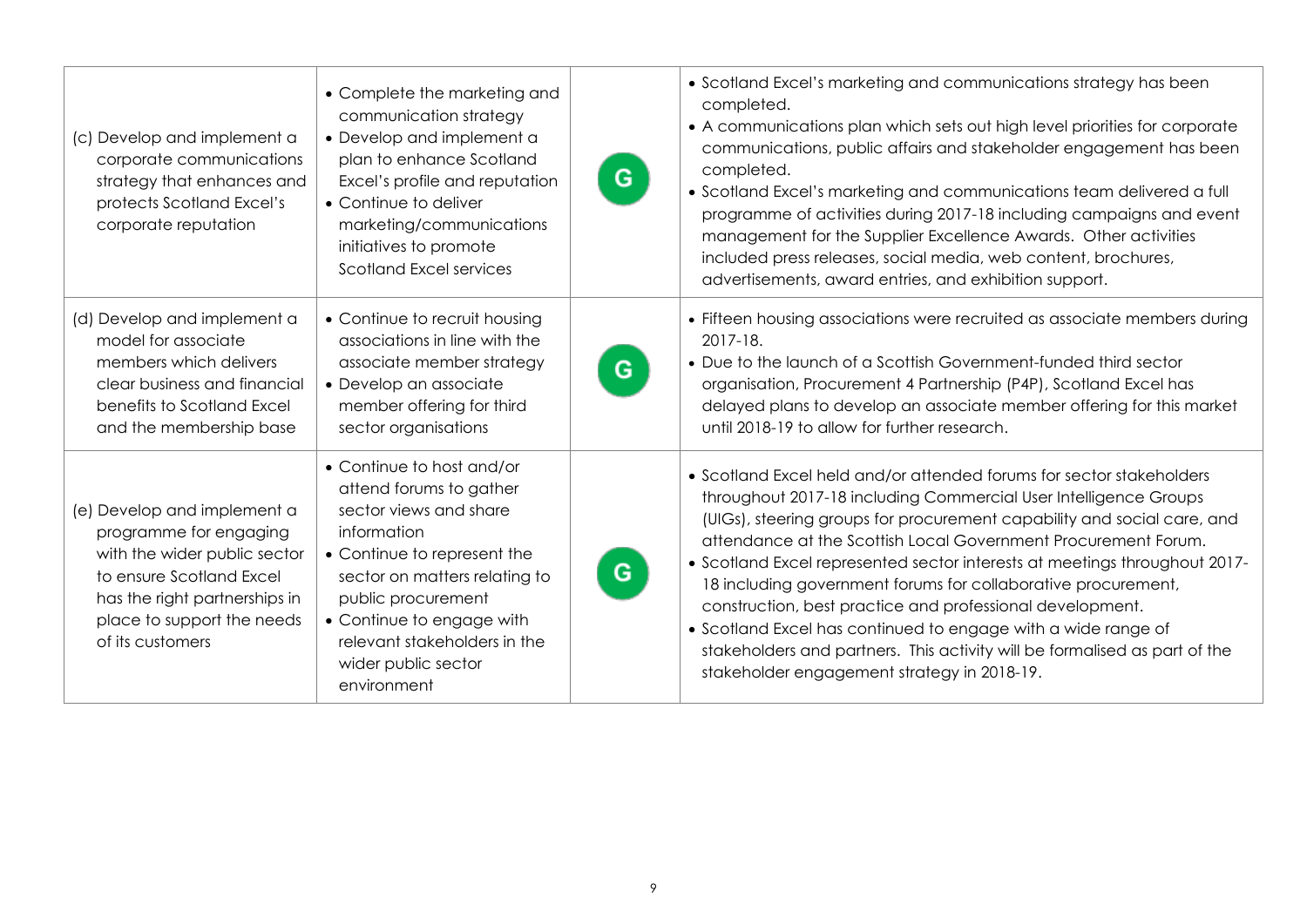## **Goa1 4: Becoming the partner of choice for delivering shared services**

|           | Strategic objectives                                                                                                                                                  |
|-----------|-----------------------------------------------------------------------------------------------------------------------------------------------------------------------|
| $\sim$ 4. | Implement organisational development policies which support a highly skilled, motivated and engaged workforce                                                         |
| 4.2       | Implement best practice processes and technology which support the efficient and effective delivery of services to customers                                          |
| 4.3       | Implement robust strategies, governance, risk management and funding models which demonstrate a measurable return on investment and secure<br>Scotland Excel's future |

| <b>Activity</b>                                                                                                                       | <b>Year 3 Priorities</b>                                                                                                                                                                                                                                                                                    | <b>RAG status</b> | <b>Progress summary</b>                                                                                                                                                                                                                                                                                                                                                                                                                                                                                                                                                                                                                             |  |
|---------------------------------------------------------------------------------------------------------------------------------------|-------------------------------------------------------------------------------------------------------------------------------------------------------------------------------------------------------------------------------------------------------------------------------------------------------------|-------------------|-----------------------------------------------------------------------------------------------------------------------------------------------------------------------------------------------------------------------------------------------------------------------------------------------------------------------------------------------------------------------------------------------------------------------------------------------------------------------------------------------------------------------------------------------------------------------------------------------------------------------------------------------------|--|
| (a) Develop and implement a<br>strategy to support staff<br>recruitment, retention,<br>development, performance<br>and engagement     | • Complete the development<br>and implementation of an<br>organisational development<br>strategy                                                                                                                                                                                                            | G                 | • An organisational development strategy is in place to provide structure<br>for workstreams in Culture & Values, Leadership & Talent Management,<br>Reward & Recognition, and Systems & Processes. Implementation of the<br>organisational development strategy will continue in 2018-19 with support<br>from Investors in People (IiP).                                                                                                                                                                                                                                                                                                           |  |
| (b) Develop and implement<br>programmes to support the<br>continuous improvement of<br>business performance,<br>systems and processes | • Agree and deliver 2017-18<br>internal transformation<br>projects<br>• Implement a spend data<br>management and reporting<br>solution<br>• Continue to plan and<br>implement the migration of<br>the ICT infrastructure to a<br>cloud environment<br>• Undertake assessment to<br>renew CIPS accreditation | G                 | • Scotland Excel's business change team managed five internal projects in<br>2017-18 to support continuous improvement.<br>• Development of a data management and reporting solution is now<br>underway and the first phase is expected to be completed by the end of<br>June 2018.<br>• During 2017-18, Scotland Excel's ICT team migrated staff to cloud-based<br>Office 365 software and Windows 10 to support agile working. Staff can<br>now access ICT resources and files remotely.<br>• Scotland Excel has successfully renewed its Chartered Institute of<br>Procurement & Supply (CIPS) accreditation following a rigorous<br>assessment. |  |
| (c) Ensure that Scotland Excel<br>delivers its plans through<br>effective governance, risk<br>management and policies                 | • Explore options for<br>governance models which<br>support the future growth of<br><b>Scotland Excel</b>                                                                                                                                                                                                   | G                 | • An options appraisal for governance models to support future growth<br>was presented to the Joint Committee in December 2017. Further work<br>has been taking place to finalise recommendations which will be<br>presented to the Joint Committee in June 2018.                                                                                                                                                                                                                                                                                                                                                                                   |  |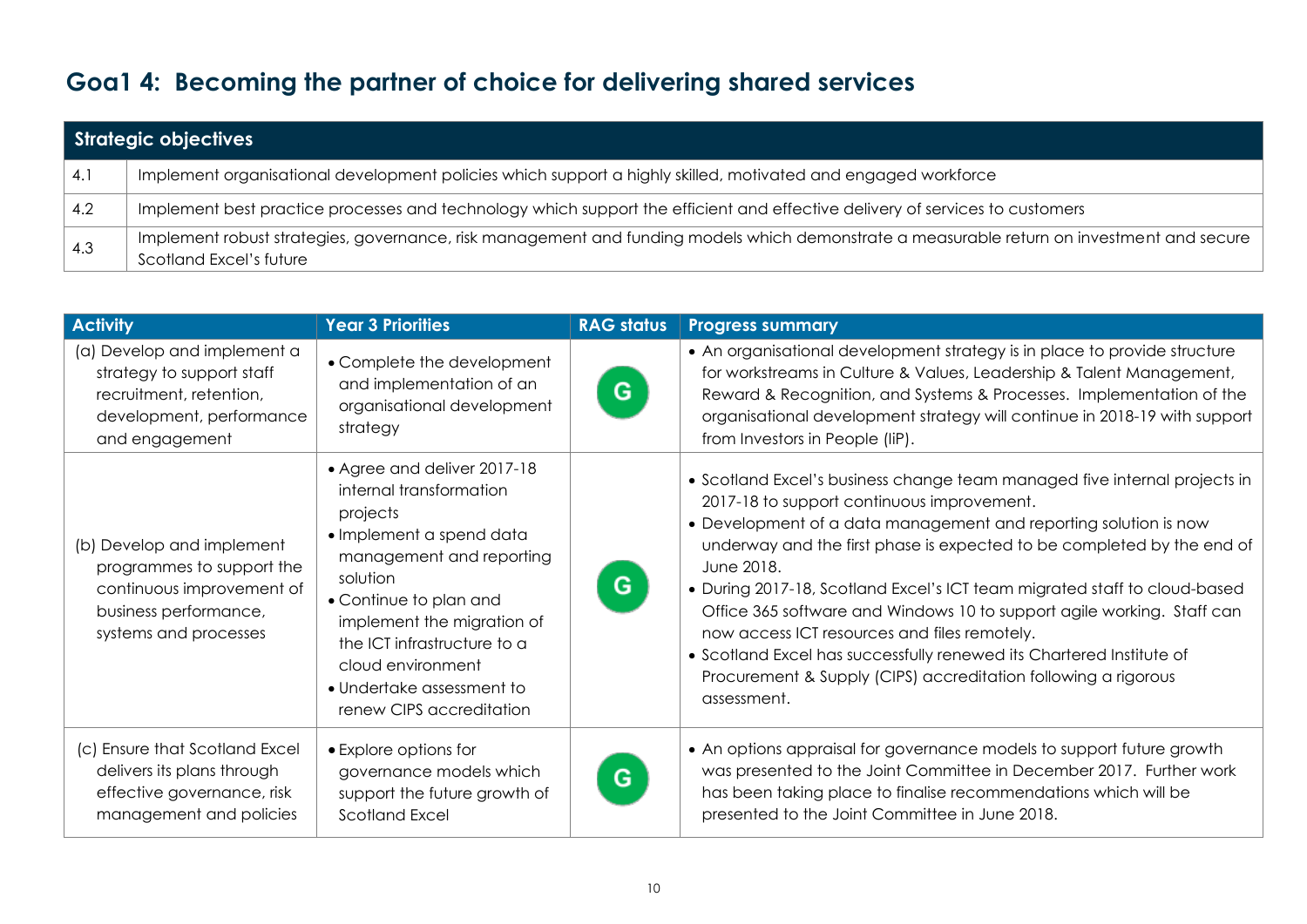| (d) Develop and implement a<br>strategy for gathering,<br>analysing and distributing<br>business intelligence within<br>Scotland Excel and across<br>the sector | • Expand the use of BI tools<br>across the organisation to<br>support internal/external<br>delivery of data and reports                                                                                    | $\overline{A}$ | • Several interactive reports have been developed using a new Business<br>Intelligence (BI) tool during 2017-18, and this will be rolled out across the<br>organisation and to customers in 2018-19.                                                                                                                                                                                                                                                                                                      |
|-----------------------------------------------------------------------------------------------------------------------------------------------------------------|------------------------------------------------------------------------------------------------------------------------------------------------------------------------------------------------------------|----------------|-----------------------------------------------------------------------------------------------------------------------------------------------------------------------------------------------------------------------------------------------------------------------------------------------------------------------------------------------------------------------------------------------------------------------------------------------------------------------------------------------------------|
| (e) Develop and implement a<br>clear, transparent and<br>sustainable funding and<br>delivery model for Scotland<br>Excel                                        | • Hold 4 regional consultation<br>workshops for new strategy<br>development<br>• Develop a new corporate<br>strategy for 2018-22<br>• Explore options for funding<br>models to support the new<br>strategy | G              | • Five regional workshops with local authority procurement leads to consult<br>on the new strategy took place in February and March 2018.<br>• The new corporate strategy and operating plan is in development and<br>will be presented to the Joint Committee in June 2018.<br>• An initial paper on funding was submitted to the Joint Committee in<br>December 2017. Further work has been taking place to finalise<br>recommendations which will be presented to the Joint Committee in<br>June 2018. |

| Report Key  |                                                                                                                    |  |  |  |
|-------------|--------------------------------------------------------------------------------------------------------------------|--|--|--|
| R           | Project or activity is currently stalled or significantly behind schedule                                          |  |  |  |
|             | Project or activity is progressing at a slower pace than anticipated and/or results have been weaker than expected |  |  |  |
| $\mathbf G$ | Project or activity has been completed and/or is progressing in line with expected/agreed timelines and targets    |  |  |  |